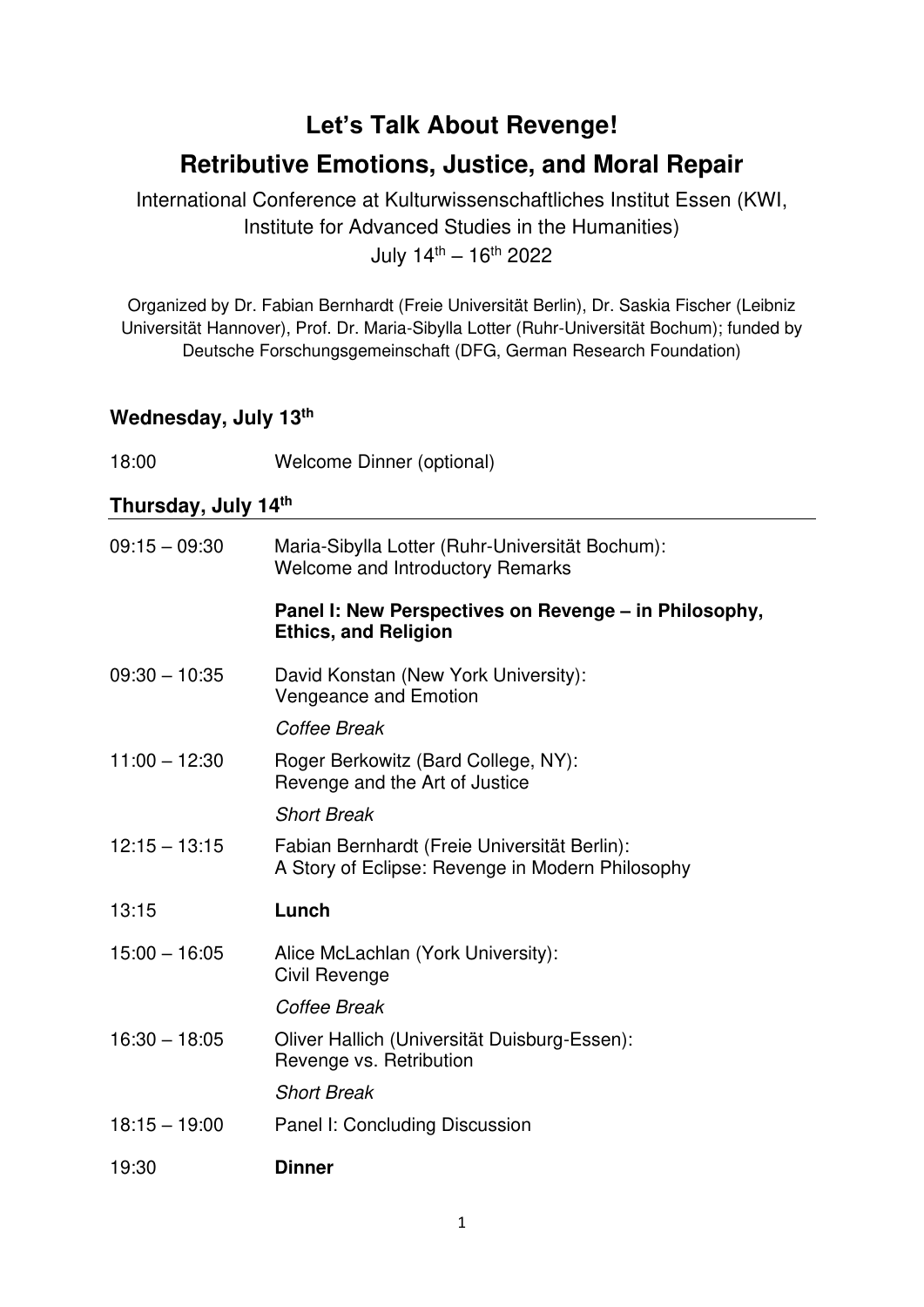## **Friday, July 15th**

#### **Panel II: Practices of Revenge – Criminal Law, Retaliation, and Institutionalized Revenge in Different Cultural Settings**

| 09:15 - 10:20   | Tatjana Hörnle (Max-Planck-Institut, Freiburg):<br>Veiled or Sublimated Revenge? On the Discussion in the Theory<br>of Criminal Law                      |
|-----------------|----------------------------------------------------------------------------------------------------------------------------------------------------------|
|                 | Coffee Break                                                                                                                                             |
| $10:45 - 11:40$ | Günther Schlee (Max-Planck-Institut, Halle):<br>Revenge in the Context of Collective Identification?                                                     |
|                 | <b>Short Break</b>                                                                                                                                       |
| $12:00 - 13:05$ | Bernadette Descharmes (Technische Universität Braunschweig):<br>There are Two Sides to Every Story: Revenge and Cohesion in<br><b>Classical Athens</b>   |
| 13:05           | Lunch                                                                                                                                                    |
| $14:45 - 15:30$ | Panel II: Concluding Discussion                                                                                                                          |
|                 | Coffee Break                                                                                                                                             |
|                 | Panel III: Narratives of Revenge - Destructive Emotions,<br>Retribution, and Poetic Justice in Arts and Media                                            |
| $16:00 - 17:05$ | Juliane Prade-Weiss (Ludwig-Maximilians-Universität München):<br>Ta(I) king Revenge: The Scandal of Lament in Tragedy and other<br><b>Modernizations</b> |
|                 | <b>Short Break</b>                                                                                                                                       |
| $17:15 - 18:20$ | Saskia Fischer (Leibniz Universität Hannover):<br>"Kill them now, or later?" Vengeful Women and The Arts                                                 |
| 19:00           | <b>Dinner</b>                                                                                                                                            |